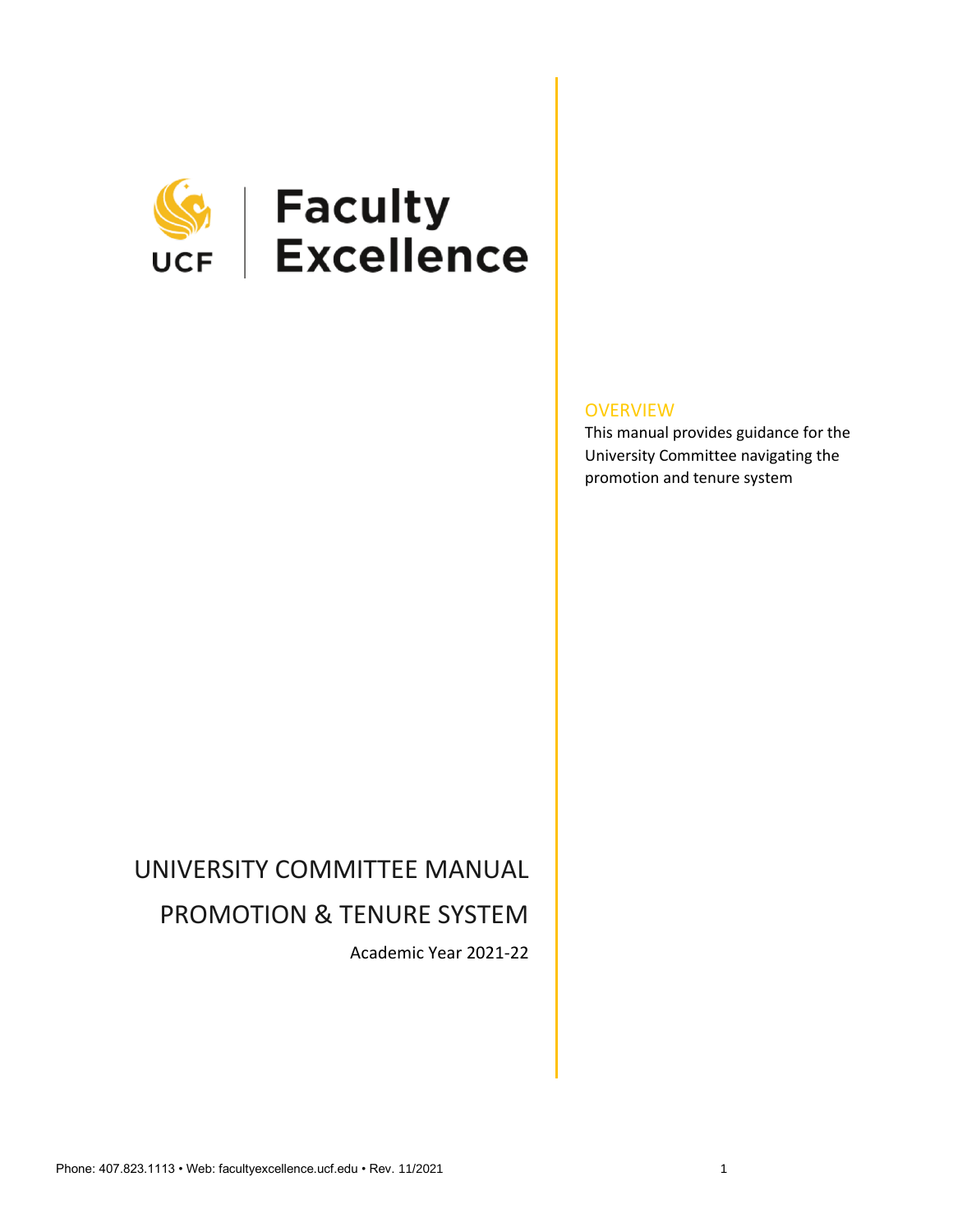## Table of Contents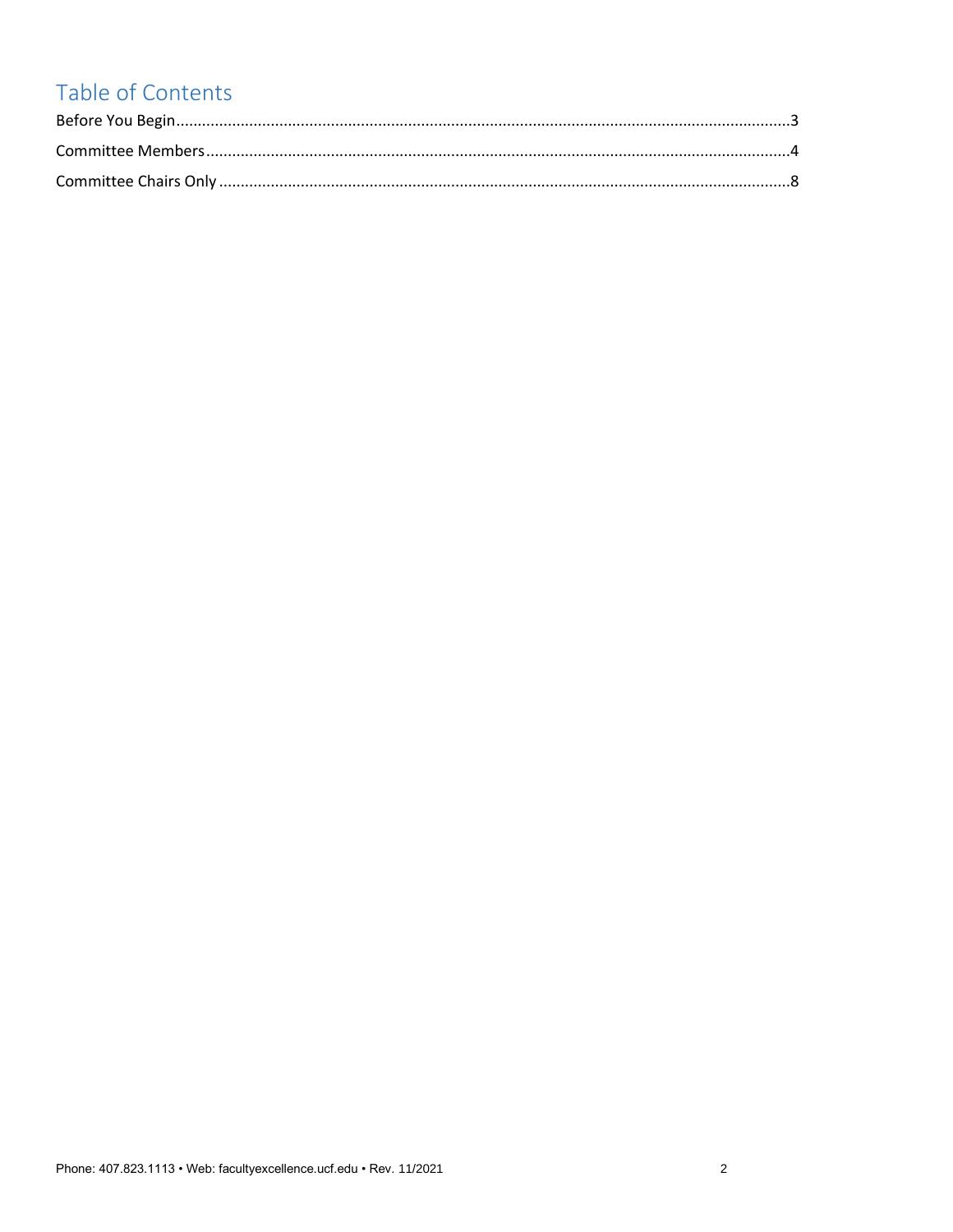## Before You Begin

#### <span id="page-2-0"></span>**Important Notes**

- ❖ **Your browser's pop-up blocker should be set to allow pop-ups.**
- ❖ **There is a file size limit of 40 MB (40,000 KB) for each pdf attachment.**
- ❖ **Attachment filenames must be limited to 40 characters.**
- ❖ **The system times out after 30 minutes of inactivity. It is recommended that you save your work periodically.**
- ❖ **It is recommended before uploading documents, to save all relevant files within the same folder for easier and quicker access to upload.**
- ❖ **For easiest access to eP&T applications, please use one of the browsers that are supported by UCF. PeopleSoft 9.2 supports the following:**
	- o **Firefox: Version 62, 60 ESR**
	- o **Internet Explorer: Version 11**
	- o **Safari: Version 12**
	- o **Chrome: Version 69**
	- o **Microsoft Edge: Version 42**

*Note: Any other browsers or versions not listed above are not supported*

#### **Additional Assistance**

**Video tutorials are available at:<http://facultyexcellence.ucf.edu/promotion/>**

**For further assistance or to request one-on-one training, please contact Faculty Excellence.**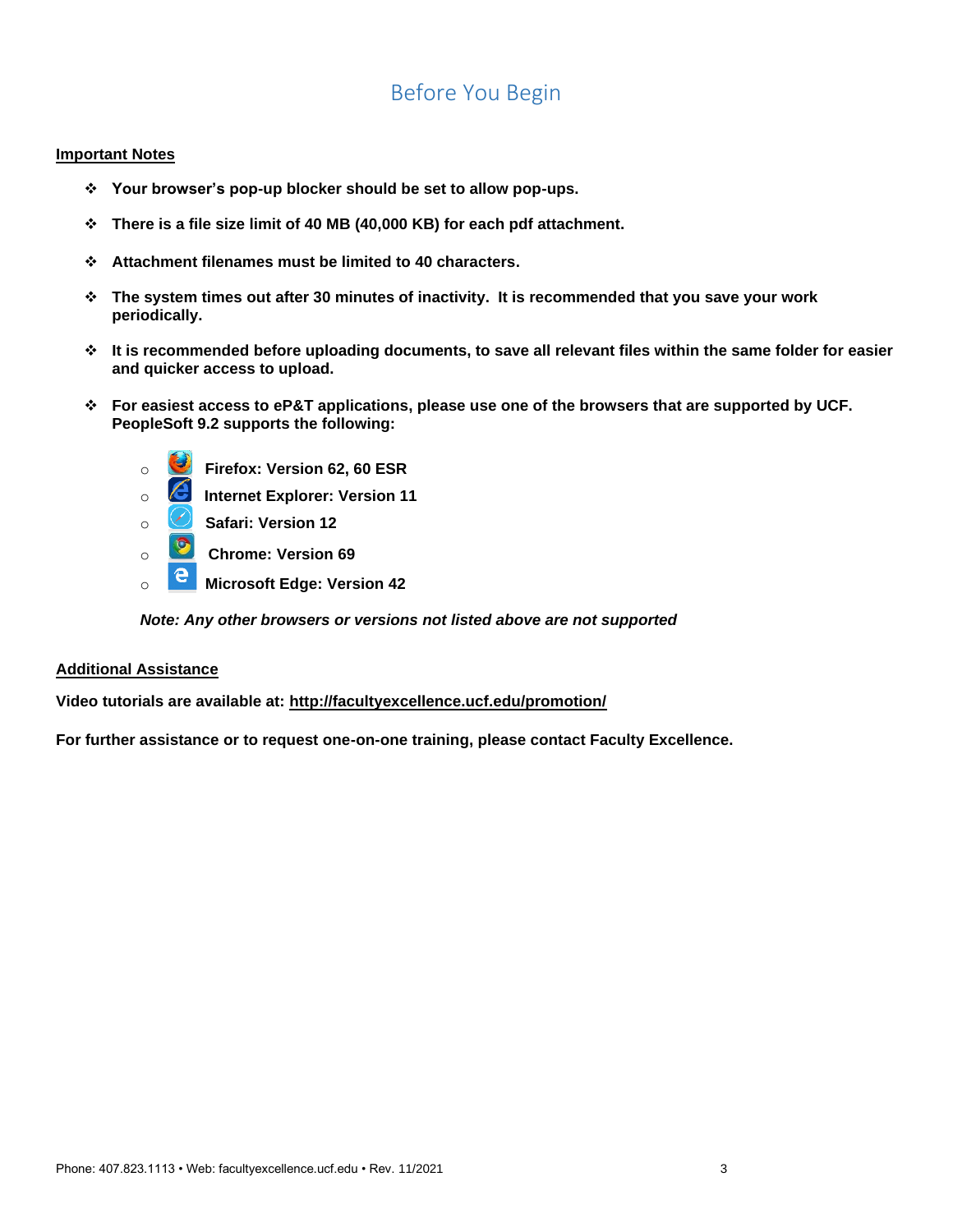### Committee Members

<span id="page-3-0"></span>**1. Sign in to the myUCF portal (my.ucf.edu) and click the Work Center tab. If you do not see the Work Center tab, contact Faculty Excellence at 407-823-1113 or [facultyexcellence@ucf.edu.](mailto:facultyexcellence@ucf.edu)**

| $\infty$<br>UNIVERSITY OF CENTRAL FLORIDA<br><b>Work Center</b><br><b>Home Page</b><br><b>Dashboards</b>                                                                                                                                                                                                                       |           |                                                       |           |  |  |  |  |  |
|--------------------------------------------------------------------------------------------------------------------------------------------------------------------------------------------------------------------------------------------------------------------------------------------------------------------------------|-----------|-------------------------------------------------------|-----------|--|--|--|--|--|
| myUCF Menu                                                                                                                                                                                                                                                                                                                     | $C = 0 -$ | <b>Featured Topics</b>                                | $C = 0 -$ |  |  |  |  |  |
| Academic Resources<br>▶ Staff Applications<br>Employee Self Service<br>Manager Self Service<br>Faculty/Advisor Self Service<br>▶ My Content<br>Reporting Tools<br><b>UCF IT Custom</b><br>Change my NID Password<br>Webcourses@UCF<br><b>UCF Home Page</b><br><b>Instructor Knights Access</b><br><b>UCF Company Directory</b> |           | There are no featured topics to display at this time. |           |  |  |  |  |  |

**2. Click Faculty eP&T Home Page.**

| Ī         | UNIVERSITY OF CENTRAL FLORIDA |                    |  |  |
|-----------|-------------------------------|--------------------|--|--|
| Home Page | <b>Dashboards</b>             | <b>Work Center</b> |  |  |

| <b>UCF Work Center</b>                                                                                                       |  |
|------------------------------------------------------------------------------------------------------------------------------|--|
| My Worklist<br>Work the items that have been routed to you.                                                                  |  |
| In the Home Page, you can see wat work items, start a new dossier, edit/withdraw a dossier in process, and view a<br>dossier |  |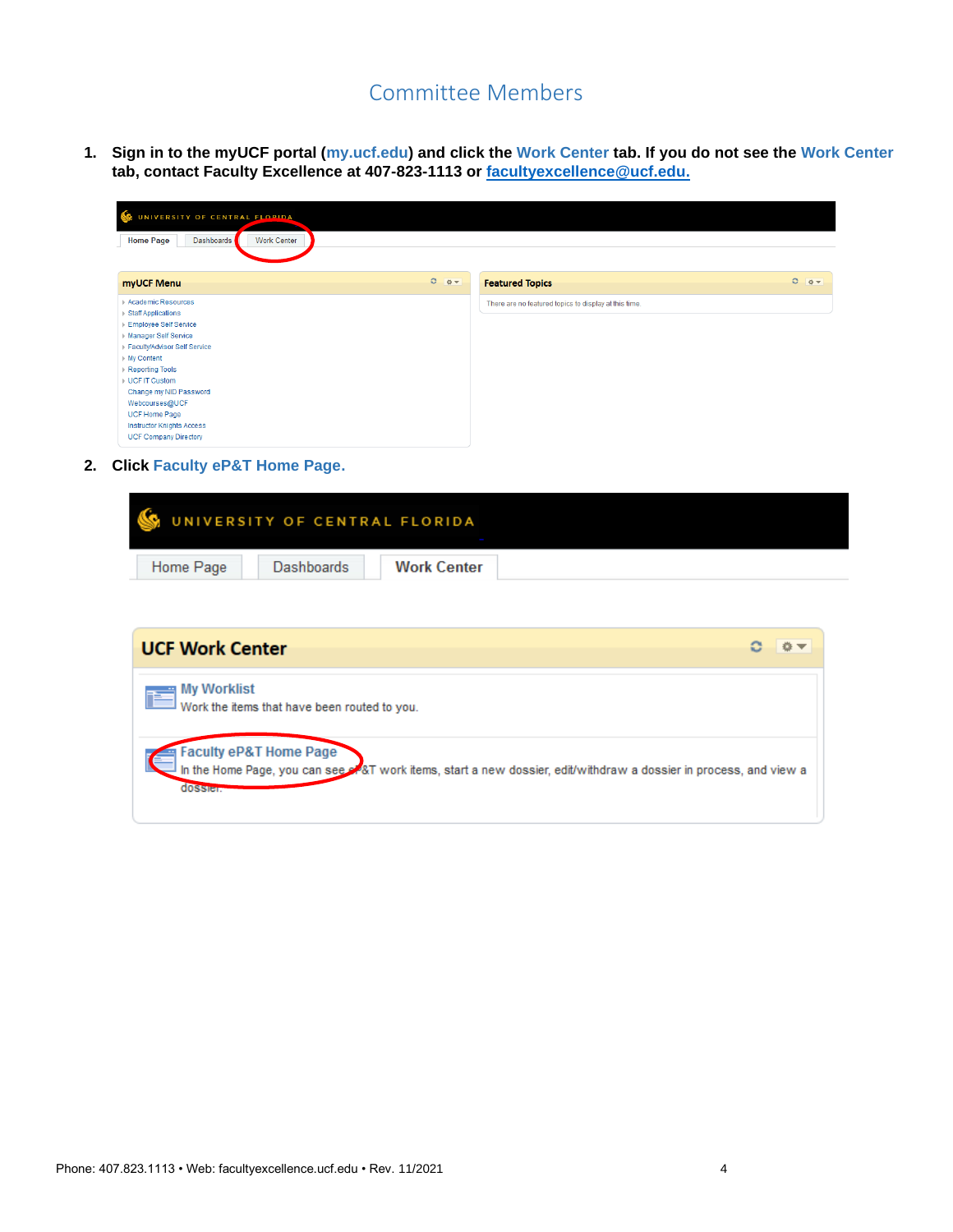#### **3. Click View-Only Access to eP&Ts.**



**4. Click Search to bring up all dossiers. There is no need to complete any of the fields.**

#### **View a Dossier** Enter any information you have and click Search. Leave fields blank for a list of all values. **Find an Existing Value** Search Criteria eForm ID begins with  $\sqrt{}$ Year begins with  $\sim$ **Click "Search" to bring**  Pathway Type  $=$  $\checkmark$ **up all dossiers.**College begins with  $\sim$ Department begins with  $\sqrt{}$ Last Name begins with  $\sqrt{}$ First Name begins with  $\sqrt{}$ Empl ID begins with **Workflow Form Status**  $\checkmark$  $\checkmark$ □ Case Sensitive Limit the number of results to (up to 300): 300 Basic Search <sup>@</sup> Save Search Criteria Search Clear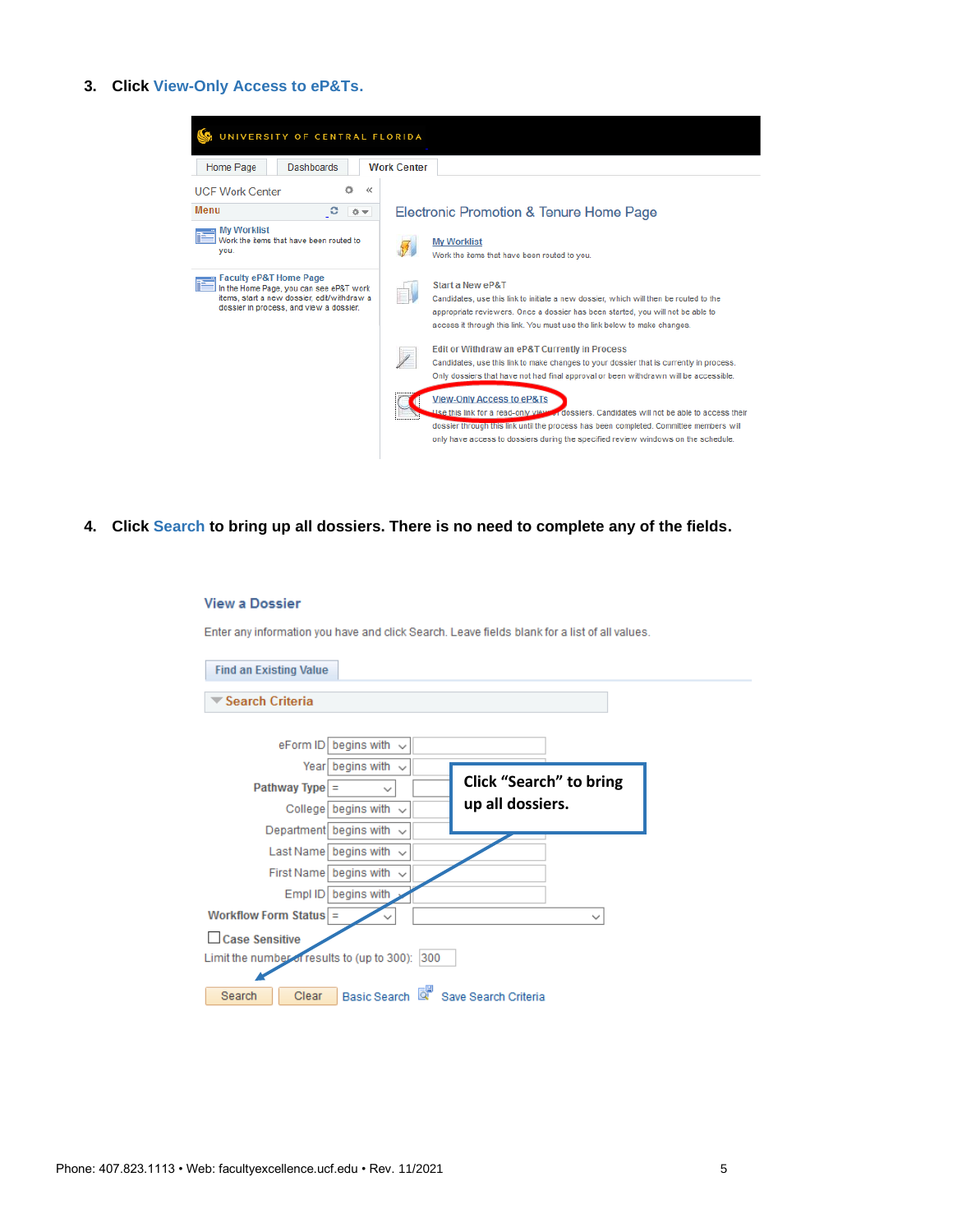**5. Click any field on an individual's line to open the dossier. You may sort the dossiers by clicking on any of the headings.**

| Case Sensitive                    |           | Workflow Form Status $=$           |                                                                                        | last name, first name, etc.). | Click any of the headings to sort the dossiers (e.g., by |
|-----------------------------------|-----------|------------------------------------|----------------------------------------------------------------------------------------|-------------------------------|----------------------------------------------------------|
| Search                            |           | <b>Clear</b>                       | Limit the number of results to (up to 300): 300<br>Basic Search & Save Search Criteria |                               |                                                          |
| <b>Search Results</b><br>View All |           |                                    |                                                                                        |                               |                                                          |
|                                   |           | eForm ID Year Pathway Type College |                                                                                        | Department                    | ast Name<br><b>First Name</b>                            |
|                                   | 2018 T/TE |                                    | College of Business Adm                                                                | Finance                       |                                                          |
|                                   | 2018 T/TE |                                    | College of Engr & Comp Sci Civil, Environ, & Constr Engr Li                            |                               |                                                          |

**6. Use the tabs at the top of the page to navigate through the dossier.**

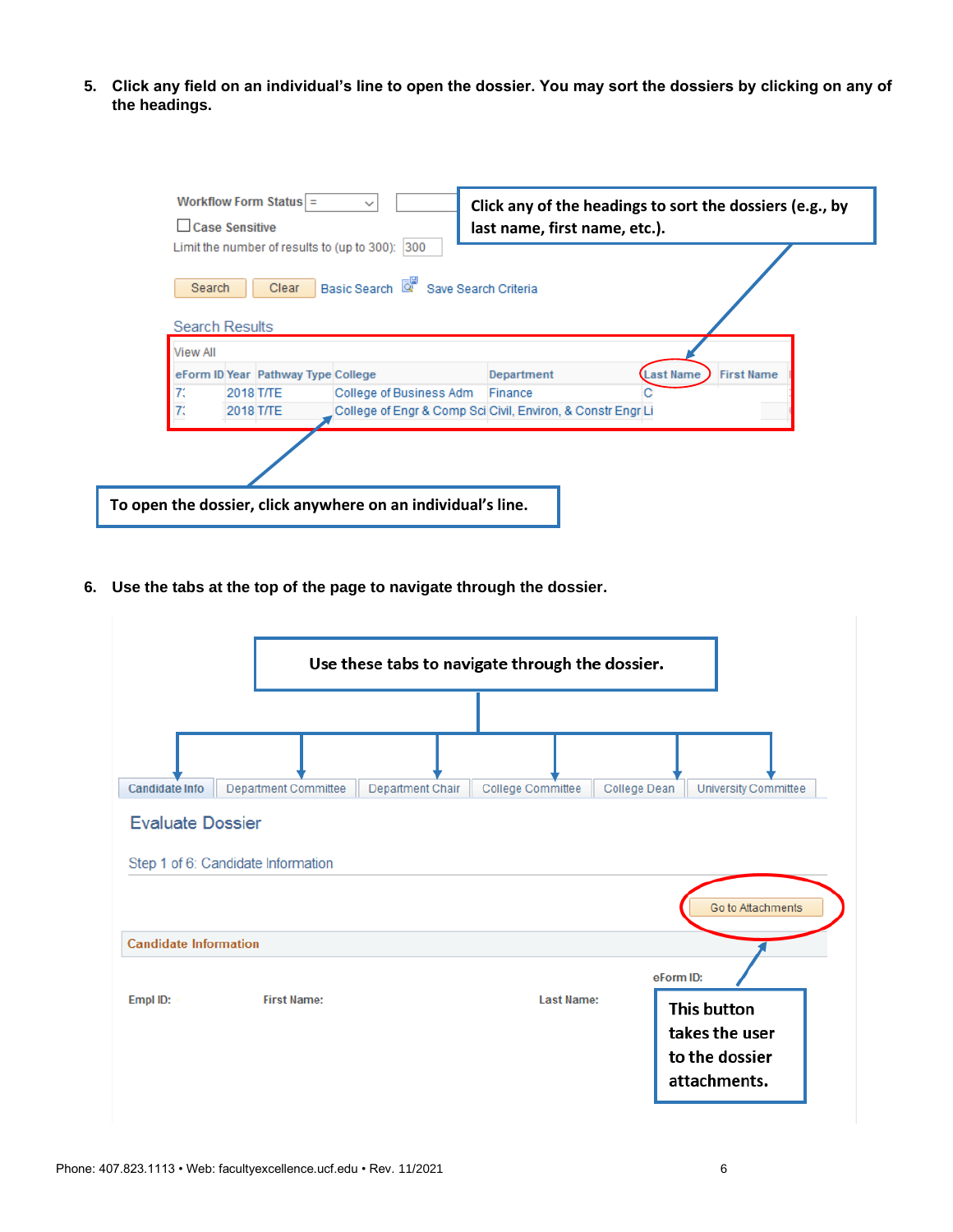**7. To view the attachments, first ensure that your pop-up blocker is disabled. Then, select the View button for each dossier file.**

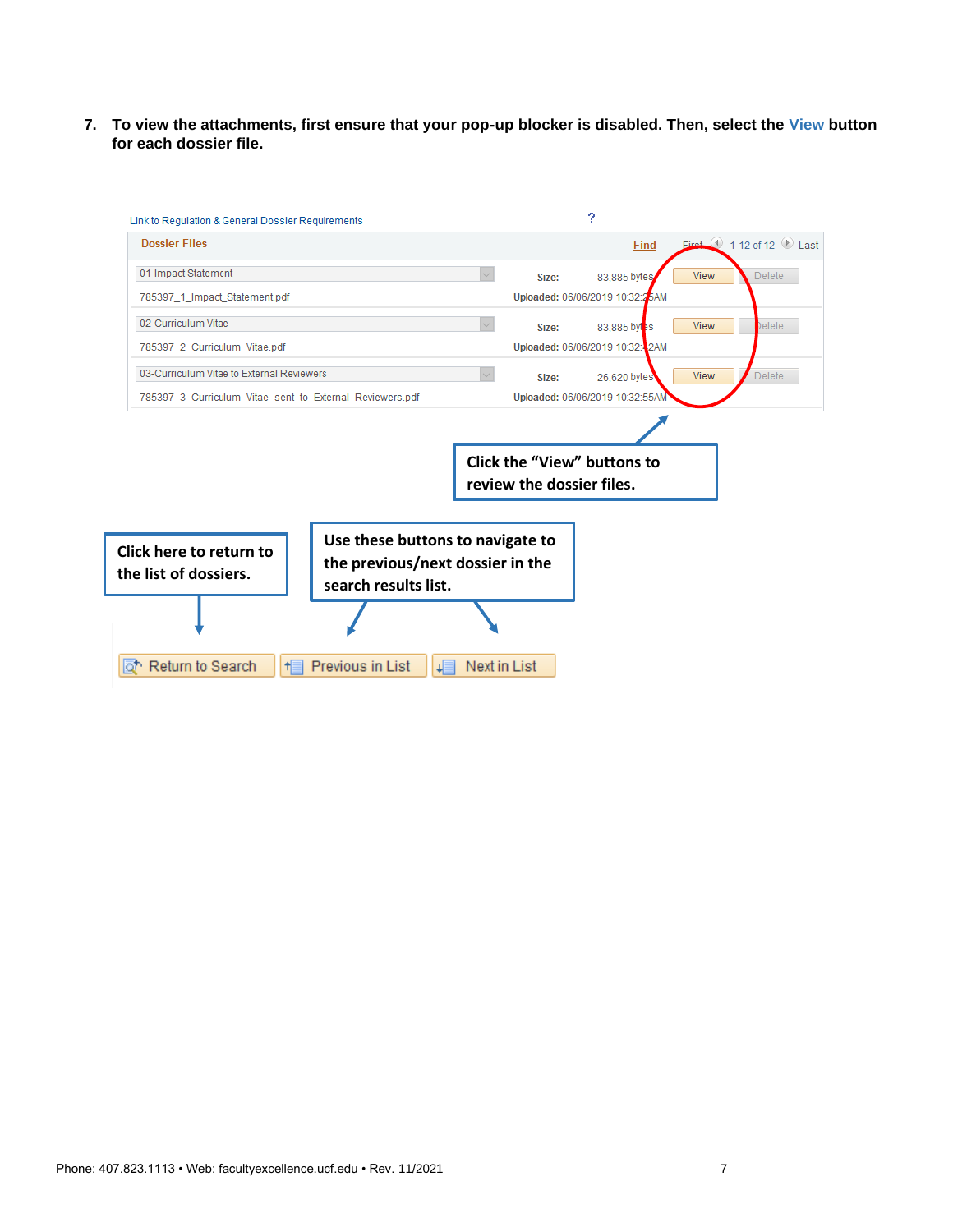## Committee Chairs Only

<span id="page-7-0"></span>**1. Follow steps 1 & 2 in Part I above. Then, click My Worklist.**



**2. A display similar to the following will appear. Click the link to open the dossier.**

| Worklist<br>Worklist for rr |            |                       |                           |                    |                                    |                                   |                            |
|-----------------------------|------------|-----------------------|---------------------------|--------------------|------------------------------------|-----------------------------------|----------------------------|
| <b>Detail View</b>          |            |                       | <b>Worklist Filters</b>   |                    | $\Box$ Feed $\sim$<br>$\checkmark$ |                                   |                            |
| <b>Worklist Items</b>       |            |                       |                           |                    |                                    | Personalize   Find   View All   2 | First 1 of 1 2 Last        |
| From                        | Date From  | <b>Work Item</b>      | <b>Worked By Activity</b> | Priority           | Link                               |                                   |                            |
|                             | 06/17/2019 | Notification Worklist | Notification              | $\vee$             | PROMOTEN: T/TE: B                  | Mark Worked                       | Rè<br><b>on</b>            |
|                             |            |                       |                           |                    |                                    |                                   | Do NOT use this<br>button. |
|                             |            |                       |                           | Click here to open |                                    |                                   |                            |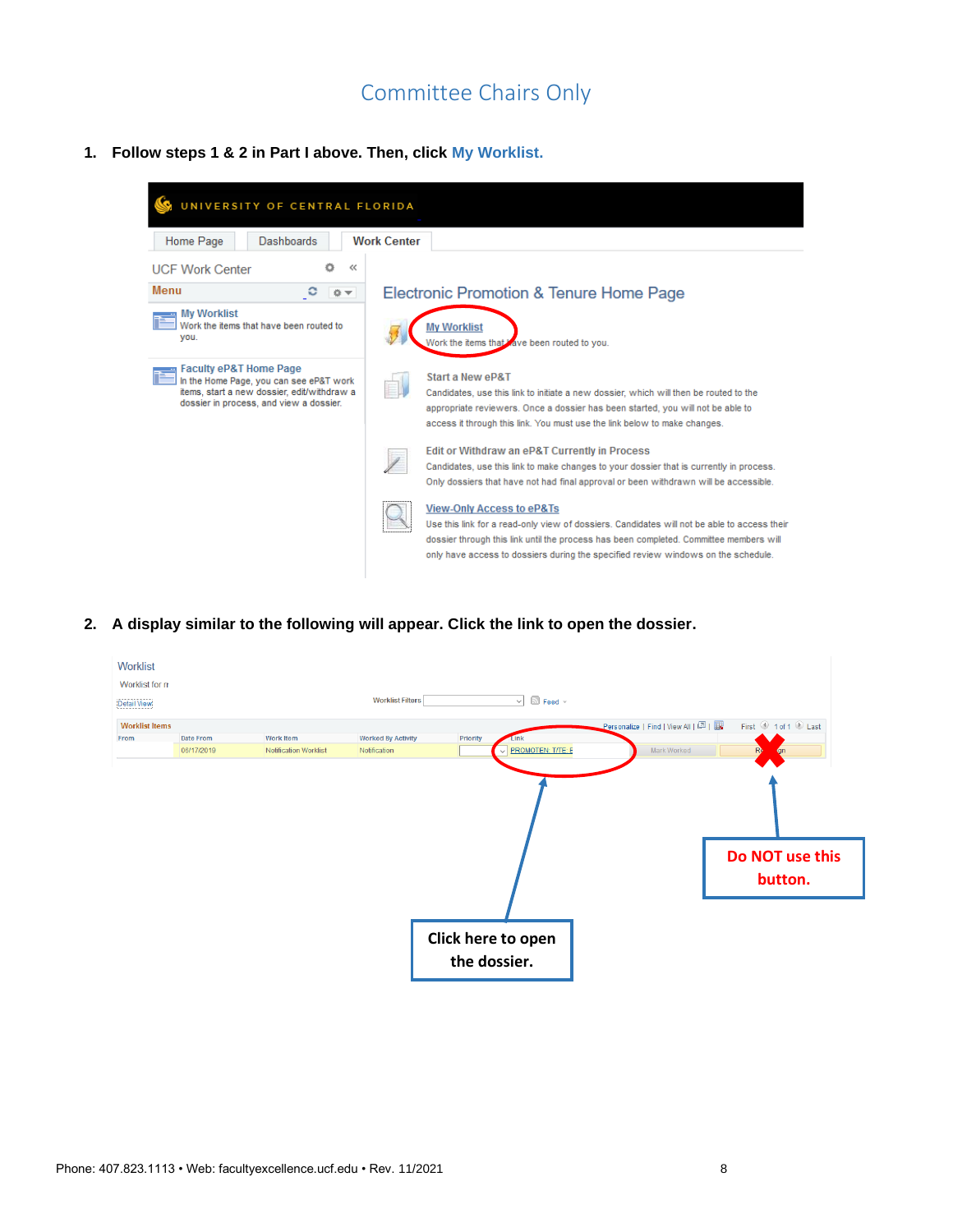**3. Use the tabs at the top of the page to navigate through the dossier.**



**4. To view the attachments, first ensure that your pop-up blocker is disabled. Then, select the View button for each dossier file.**

|       | 2            |                                                                                                                                                                           |                         |
|-------|--------------|---------------------------------------------------------------------------------------------------------------------------------------------------------------------------|-------------------------|
|       | Find         |                                                                                                                                                                           | First 1-12 of 12 D Last |
| Size: | 83,885 bytes | View                                                                                                                                                                      | <b>Delete</b>           |
|       |              |                                                                                                                                                                           |                         |
| Size: | 83,885 bytes | <b>View</b>                                                                                                                                                               | D <sub>elete</sub>      |
|       |              |                                                                                                                                                                           |                         |
| Size: | 26,620 bytes | <b>View</b>                                                                                                                                                               | Delete                  |
|       |              |                                                                                                                                                                           |                         |
|       |              |                                                                                                                                                                           |                         |
|       |              | Uploaded: 06/06/2019 10:32:25 M<br>Uploaded: 06/06/2019 10:32:42 AM<br>Uploaded: 06/06/2019 10:32:55AM<br><b>Click the "View" buttons to</b><br>review the dossier files. |                         |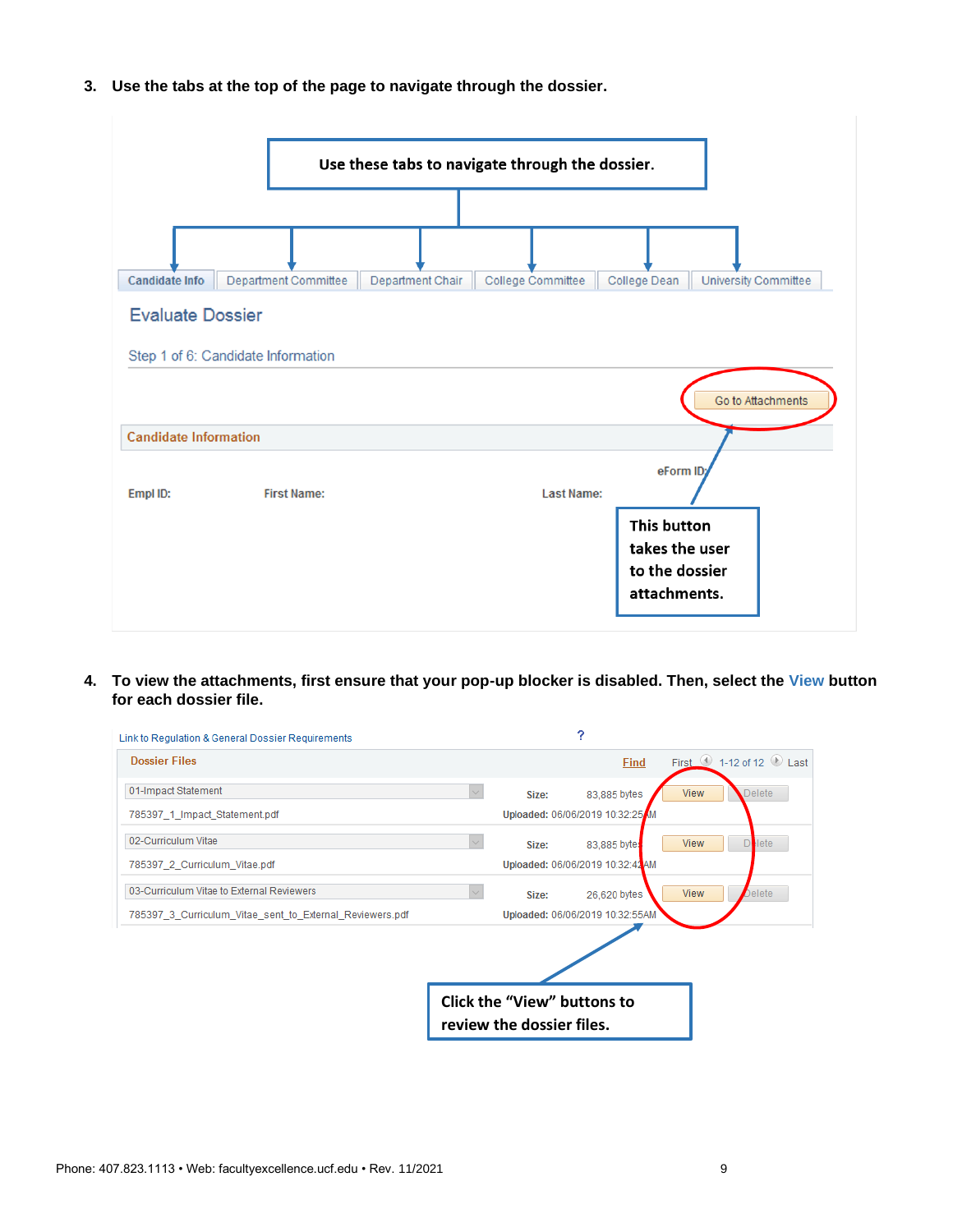**5. After the committee reviews and votes on the dossier, the committee chair is to enter the votes (see below), complete the evaluation (see below or step 7) and upload the signature list (see step 6).**

| Candidate Info               | Department Committee                                                                                                                                                                                                                                                                                | Department Chair | <b>College Committee</b>               | College Dean                   | <b>University Committee</b>           |                                                                                                                    |
|------------------------------|-----------------------------------------------------------------------------------------------------------------------------------------------------------------------------------------------------------------------------------------------------------------------------------------------------|------------------|----------------------------------------|--------------------------------|---------------------------------------|--------------------------------------------------------------------------------------------------------------------|
| <b>Evaluate Dossier</b>      |                                                                                                                                                                                                                                                                                                     |                  |                                        |                                |                                       |                                                                                                                    |
|                              | Step 6 of 6: University Committee Analysis of Candidate Information                                                                                                                                                                                                                                 |                  |                                        |                                |                                       |                                                                                                                    |
|                              |                                                                                                                                                                                                                                                                                                     |                  |                                        |                                |                                       |                                                                                                                    |
| <b>Candidate Information</b> |                                                                                                                                                                                                                                                                                                     |                  |                                        |                                | Select the "University Committee" tab |                                                                                                                    |
|                              | Name of faculty member evaluated:                                                                                                                                                                                                                                                                   |                  |                                        |                                | eForm ID:                             |                                                                                                                    |
|                              | Current rank: Associate Professor                                                                                                                                                                                                                                                                   |                  |                                        |                                |                                       |                                                                                                                    |
|                              | Pathway Type & Year: Tenured/Tenure-Earning Faculty                                                                                                                                                                                                                                                 |                  | Regular                                | 2019-2020                      |                                       |                                                                                                                    |
|                              | Application Type: C Promotion & Tenure                                                                                                                                                                                                                                                              | Promotion only   | $\bigcirc$ Tenure only                 |                                |                                       |                                                                                                                    |
| Applying to rank: Professor  |                                                                                                                                                                                                                                                                                                     |                  | Enter the vote(s) for Promotion and/or |                                |                                       |                                                                                                                    |
| <b>Committee Votes</b>       |                                                                                                                                                                                                                                                                                                     |                  | Tenure, as applicable.                 |                                |                                       |                                                                                                                    |
|                              |                                                                                                                                                                                                                                                                                                     |                  | Tenure:                                |                                |                                       |                                                                                                                    |
| <b>Promotion:</b>            | <sup>0</sup> number of votes FOR <b>F</b> romotion                                                                                                                                                                                                                                                  |                  | 0                                      | number of votes FOR tenure     |                                       |                                                                                                                    |
|                              | 0 number of votes ACAINST promotion                                                                                                                                                                                                                                                                 |                  |                                        | number of votes AGAINST tenure |                                       |                                                                                                                    |
|                              |                                                                                                                                                                                                                                                                                                     |                  |                                        |                                |                                       |                                                                                                                    |
|                              | <b>Analysis and Recommendations</b>                                                                                                                                                                                                                                                                 |                  |                                        |                                |                                       |                                                                                                                    |
| PDF" in the field below.     | *In the field below, or as an attachment, (1) Provide an assessment for each area of assignment and (2) Include an overall comment explaining<br>how the committee's discussion, narrative, and how the votes relate to the department/unit criteria. If attachment is provided, write "Uploaded as |                  |                                        |                                |                                       |                                                                                                                    |
|                              |                                                                                                                                                                                                                                                                                                     |                  |                                        |                                | may use this<br>complete the          | <b>Committee Chairs</b><br>interactive box to<br>evaluation OR may<br>upload a PDF instead.<br>If uploading a PDF, |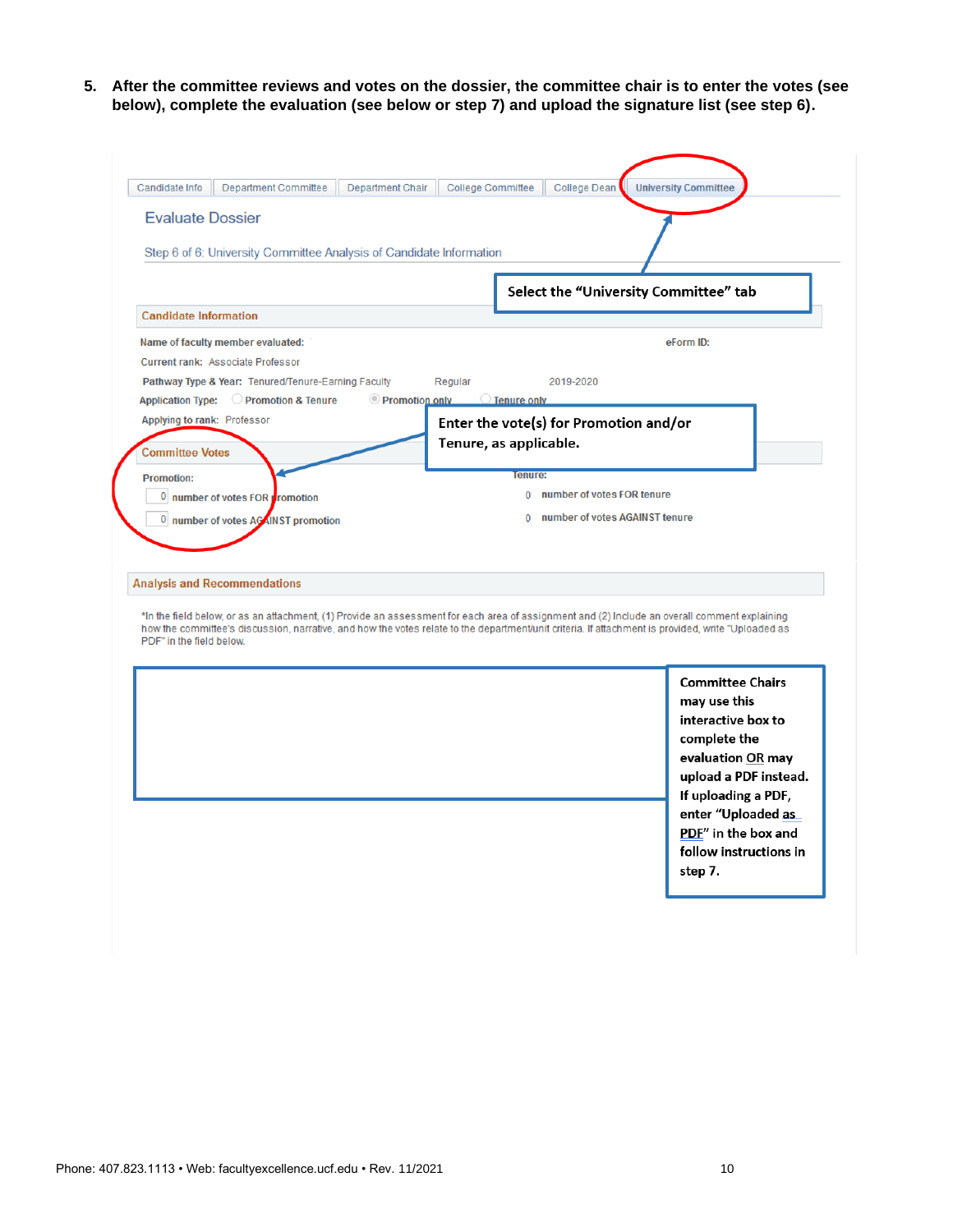#### **6. To upload the committee's signature list, scroll down to the attachments at the bottom of the page.**

| Link to print committee                       | e Evaluation Document                                              | $+$<br>Delete<br>View<br>87,159 bytes<br>Size:                                                                                                            |
|-----------------------------------------------|--------------------------------------------------------------------|-----------------------------------------------------------------------------------------------------------------------------------------------------------|
| signature template                            | Committee_Evaluation_Document.pdf                                  | Uploaded: 06/17/2019 3:06:04PM                                                                                                                            |
| 23-College Dean Evaluation Document           |                                                                    | View<br>Delete<br>89,489 bytes<br>Size:                                                                                                                   |
|                                               | 785397_16_College_Dean_Evaluation_Document.pdf                     | Uploaded: 06/18/2019 1:21:29PM                                                                                                                            |
|                                               |                                                                    |                                                                                                                                                           |
| Print Committee Signature Template            |                                                                    | Click the " $+$ " sign to add a row(s) to<br>1.<br>upload required document(s).                                                                           |
| 21b-College P&T Committee Evaluation Document | 785397_15_College_P_T_Committee_Evaluation_Document.pdf            | $+$<br>View<br>Delete<br>87,159 bytes<br>Size:<br>Uploaded: 06/17/2019 3:06:04PM                                                                          |
|                                               |                                                                    |                                                                                                                                                           |
| 23-College Dean Evaluation Document           |                                                                    | 王<br>View<br><b>Delete</b><br>Size:<br>89,489 bytes                                                                                                       |
|                                               | 785397_16_College_Dean_Evaluation_Document.pdf                     | Uploaded: 06/18/2019 1:21:29PM                                                                                                                            |
| 25a-University P&T Committee Signature List*  |                                                                    | $+$<br>Attach<br>Delete<br>0 bytes<br>Size:                                                                                                               |
| 2.                                            | After adding a row, click the dropdown                             | Uploaded:                                                                                                                                                 |
|                                               | arrow and select "University P&T                                   |                                                                                                                                                           |
|                                               | <b>Committee Signature List."</b>                                  | Click "Attach" to browse for and upload<br>3.<br>the document. Please be patient. The<br>document may take a few moments to<br>upload, depending on size. |
| 23-College Dean Evaluation Document           | 785397_16_College_Dean_Evaluation_Document.pdf                     | $\pm$<br><b>Delete</b><br><b>View</b><br>Size:<br>89,489 bytes<br>Uploaded: 06/18/2019 1:21:29PM                                                          |
| 25a-University P&T Committee Signature List   |                                                                    | $\pm$<br>View<br>Delete<br>83,991 bytes<br>Size:                                                                                                          |
|                                               | 785397_17_University_P_T_Committee_Signature_List.pdf              | Uploaded: 06/19/2019 3:21:13PM                                                                                                                            |
| 4.                                            | When the file name appears, the file has<br>successfully uploaded. |                                                                                                                                                           |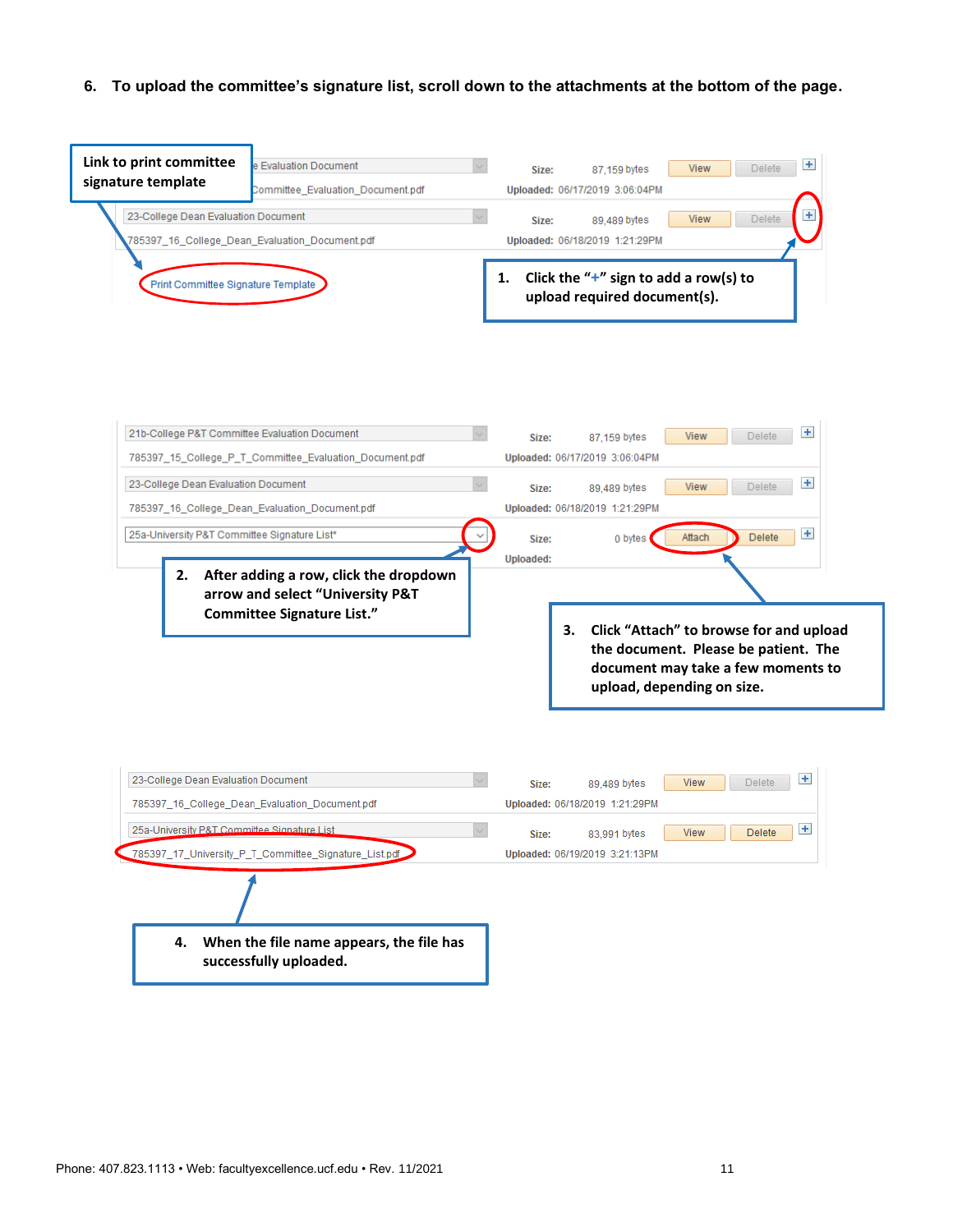**7. To upload the committee's evaluation, scroll down to the attachments at the bottom of the page. Follow this step only if you are not using the interactive box to complete the evaluation, as explained in Step 5.**